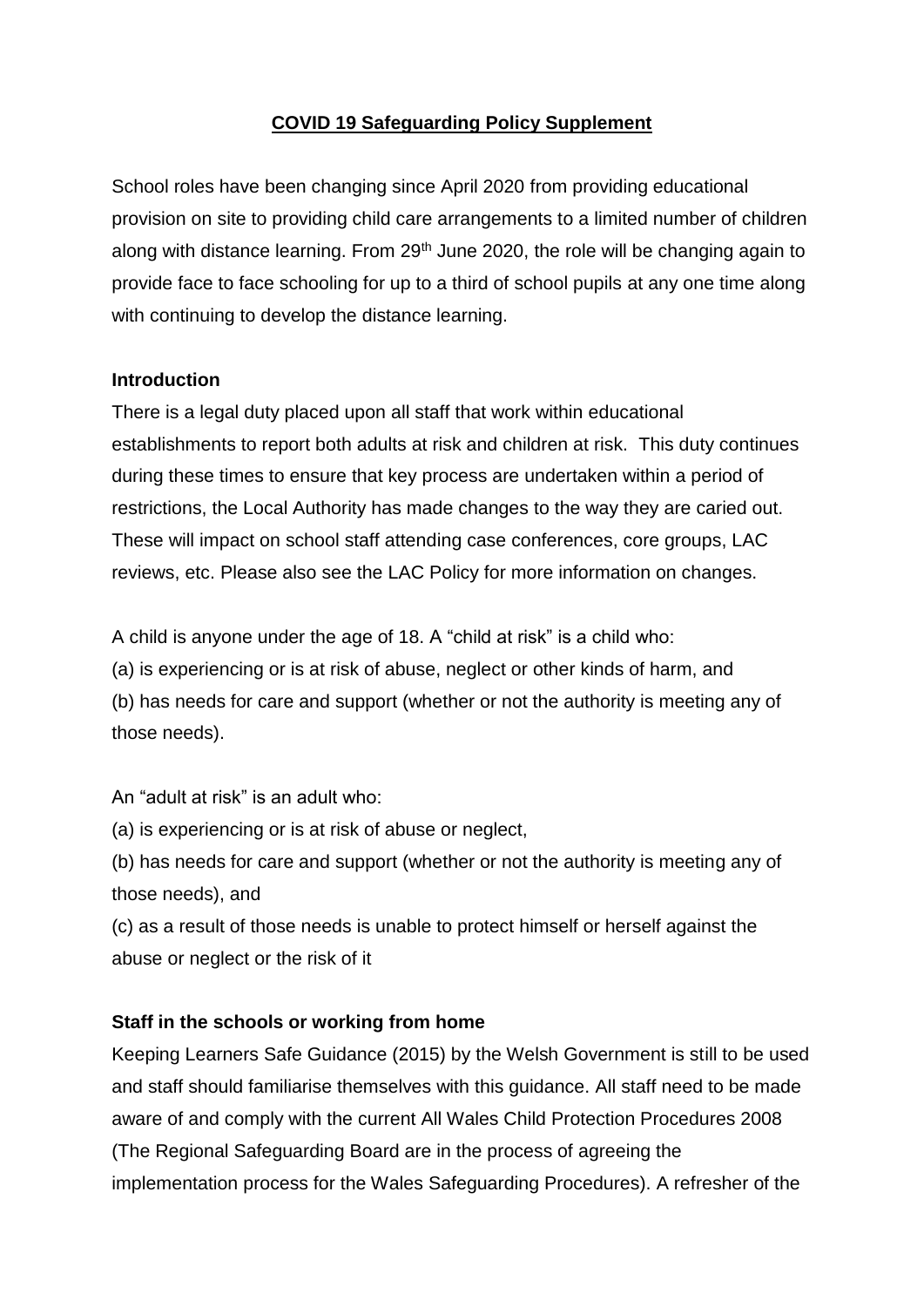school policy would also be strongly advisable including emphasis on any areas of change.

As changes occur then all staff must be updated of those changes.

# **Designated Safeguarding Person (DSP)**

There must be a trained DSP or Deputy DSP present on site whilst the school is open. This person should be noted on the [Welsh Government poster](https://gov.wales/education-safeguarding-guidance-coronavirus) located at the entry of the school.

## **Concerns/disclosures**

It is important for staff to pass on any concerns that they have immediately to the DSP. As mentioned in the introduction, there is a legal duty on staff to do so. Staff should do this in line with their normal policy and guidance provided in training.

The DSP must then make the decision whether this reaches the threshold for a child protection referral. This referral process is covered in the All Wales Child Protection Procedures. There has been no change made due to Covid 19. The DSP will usually decide whether to make a referral to social services, but it is important to note that any staff member can refer their concerns to social services or the police directly.

The DSP must contact Children's/Social Services as soon as a problem, suspicion or concern about a child becomes apparent, on [insert telephone number]. Children's/Social Services are open [insert times]. The Out Of Hours number is [insert telephone number]. Phone referrals must be followed up with a written referral within 2 days. If there is an immediate risk of harm to an individual then the Police should be called on 999.

# **Allegations against Staff**

If anybody sees anything that concerns them about the behaviour of a member of staff, then this must be reported immediately to the Headteacher. If the concern is regarding the behaviour of the Headteacher then the member of staff must contact their Chair of Governors, if they're not available then the relevant Local Authority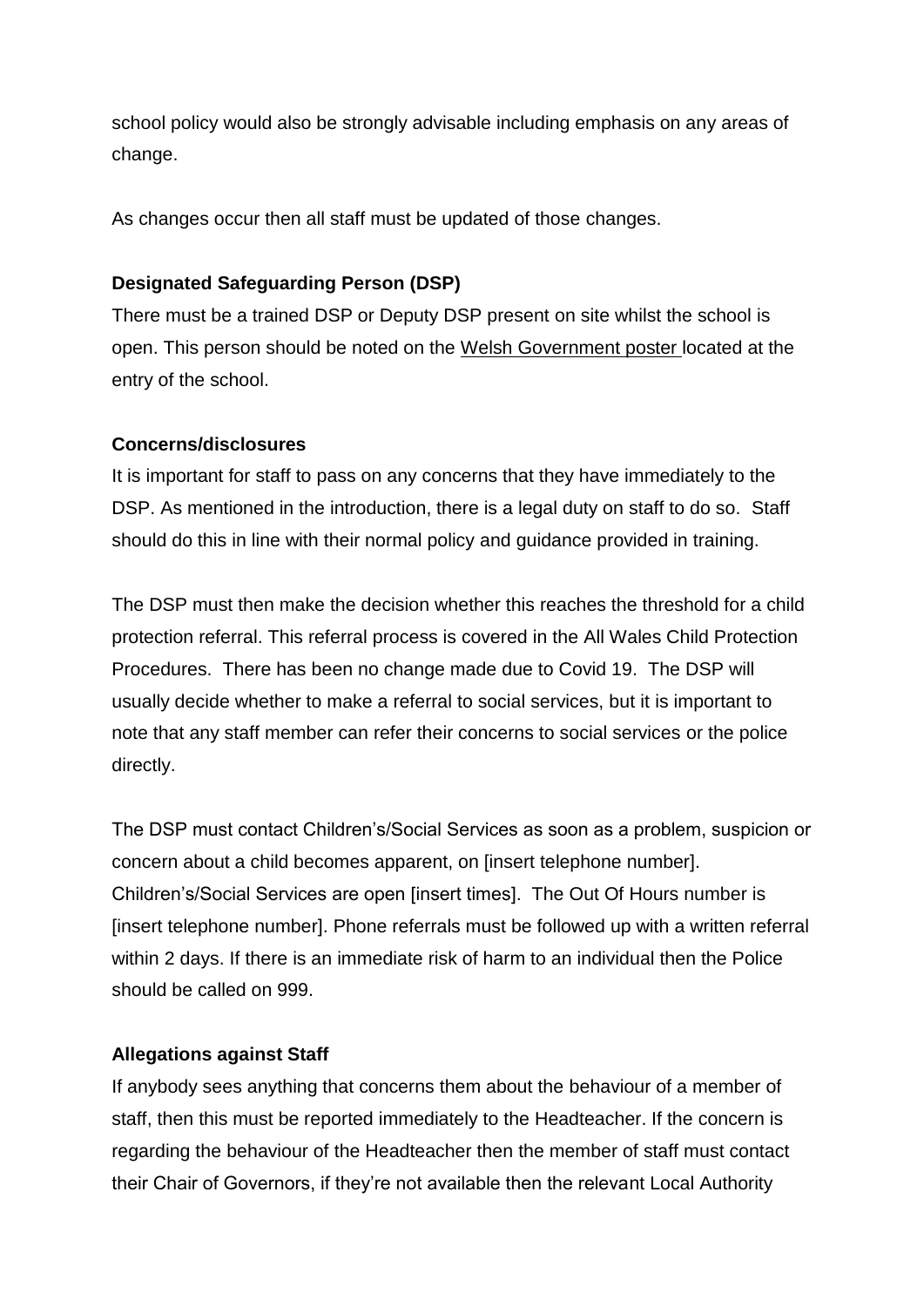officer should be contacted on [insert telephone number]. The Local Authority Officer will then advise on the next steps to be taken. If the concern reaches the threshold then the staff member with the concern will need to contact Children's/Social Services [insert telephone number] to make the referral. If the Local Authority Officer is unavailable then contact must be made without delay to Children's/Social Services on [insert telephone number].

#### **Site Security**

SLT must ensure appropriate site security is in place and that children are appropriately supervised, including when playing outside.

Due to the possibility of multiple entries and exit points in the school building, the Head must ensure that these points are managed safely.

#### **Children not attending the school**

Schools may have concerns about children who are not currently attending school. Headteachers must make sure that they put suitable arrangements in place to support all children but especially those they have concerns about.

Whilst staff are involved in the distance learning of children they must be aware of the Distance Learning Policy. The policy goes through things to look out for when using Teams or Google Meet.

If staff are made aware of any safeguarding concern regarding a child or adult who is not required to attend the school, they must follow the same referral process above.

Further information about Education safeguarding guidance during the coronavirus pandemic can be found on the Welsh Government website [here](https://gov.wales/education-safeguarding-guidance-coronavirus)

## **Changes to the Practice Standards in regard to some Child Protection Process**

There has been local guidance produced which stipulates arrangements around the completion of statutory visits and meetings during the period of time when children's service is impacted by the effects of Corona virus COVID19. These practices are temporary and do not replace the service practice standards. Below are the changes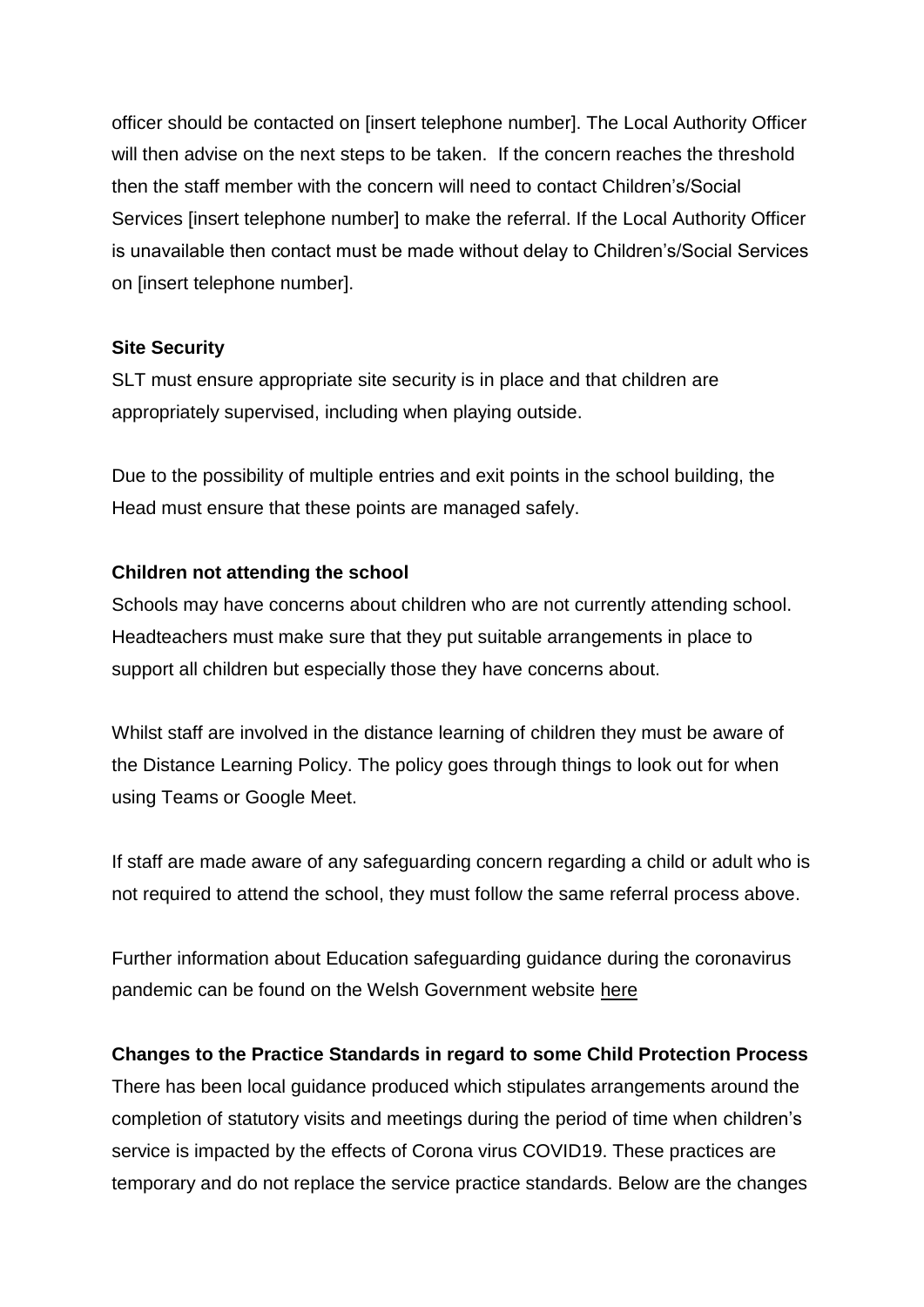in the way that social workers will be carrying out their duties and expectations on schools in the process.

## **Working of cases and provision of services**

Children and families Service acknowledge that during this period the working on cases and the provision of services will change.

Arrangements have to be made to contact the family, children and young people over the phone or skype. The frequency of these phone calls might vary dependent on need and what families will want. They will keep families informed and aim to make sure that families feel supported during this time.

Up to date information on support services will be provided to families.

Families may be anxious that certain services have been postponed or paused. Every effort will be made to reassure families that interventions will either continue virtually or over the phone or will be re arranged at some point in the future.

# **Completion of Section 47 enquiries.**

**Step 1:** Conduct strategy meeting or discussion via phone or skype.

**Step 2:** Plan the investigation. Under the current circumstances consideration will be given to the following,

- Can the child be seen outside of the home the child might be attending school or child care?
- If the child is to be seen in the home and dependent on the reported concerns a decision will be made to either contact the family to ascertain if they are symptomatic of COVID-19 or in circumstances where the pre warning of the family could hinder the investigation or place a child at risk of harm the family should be asked at the doorstep if they are symptomatic.

**Step 3:** if the family self-report that they are symptomatic, the visit cannot take place. Phone contact by the social worker will need to be increased. If the social worker is of the view that harm is imminent or there is a risk of significant harm they will need to contact the Service Manager for advice.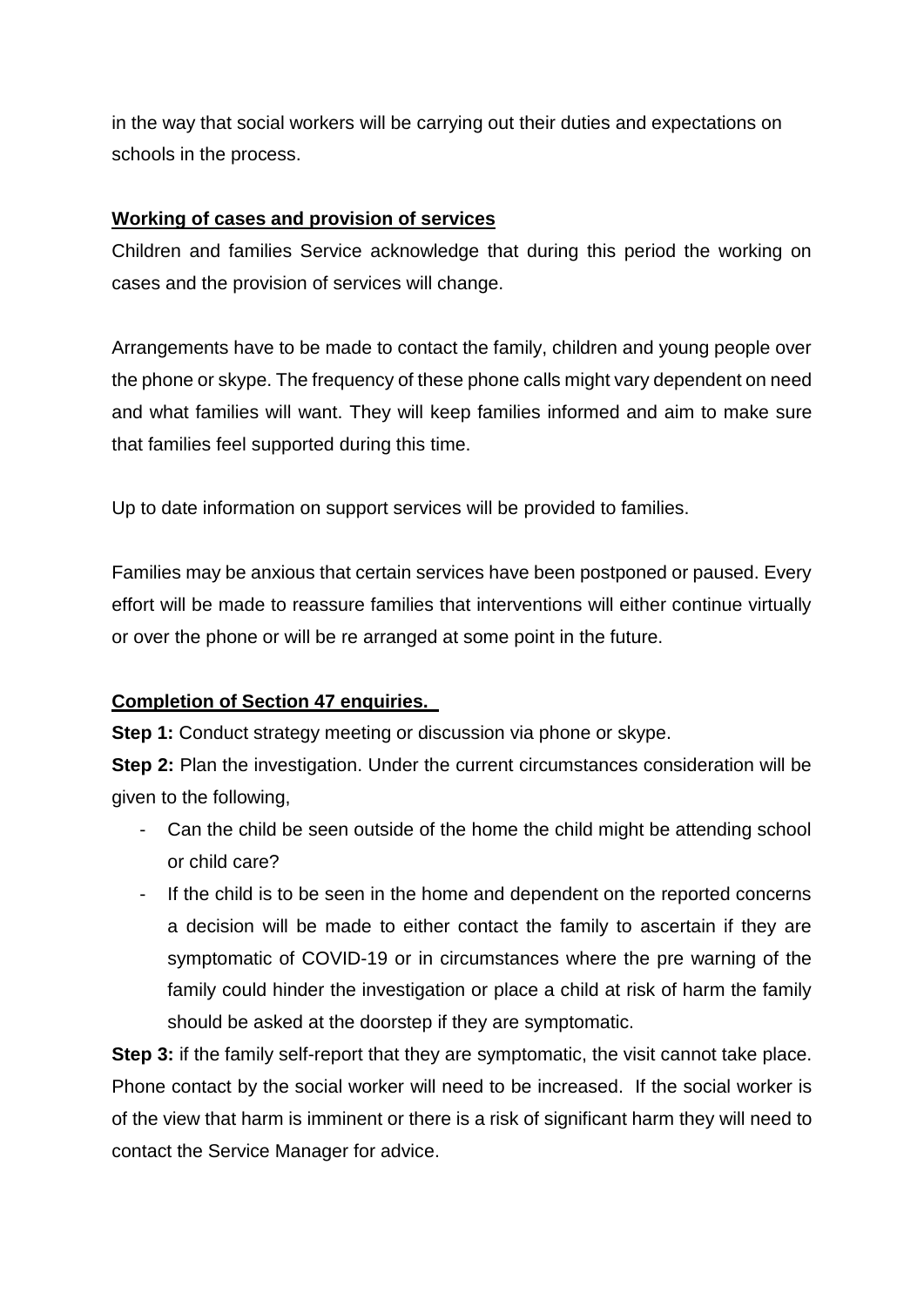**Step 4:** Record the investigation on the section 47 form on WCCIS. It is imperative that this is completed immediately after the investigation to ensure that current information is recorded on file.

**Step 5:** Record assessment on the part 3 Care and Support assessment form on WCCIS.

**Medical examinations:** If a child requires a medical examination each case will be discussed with the paediatric secretary or paediatrician on call as per usual.

#### **In Hours**:

- If the child is **asymptomatic** and it is felt that examination is required this will be done in the community in the usual way.
- If the child is **symptomatic** (high fever, persistent cough) the doctor will advise. It needs to be prearranged with the hospital. You will be instructed where to go. The child would be seen via the COVID -19 portal.

## **Out of Hours:**

Usual process.

The child will need to be seen on the ward via the COVID-19 portal. There will need to be an arrangement by phone

## **Completion of visits to children on the child protection register**

**Step 1:** The social worker will plan ahead for the visit. Contact the family to ascertain if they or anyone else within the house are symptomatic of COVID-19

**Step 2** if the family self-report that they are symptomatic, the visit cannot take place. Phone contact by the social worker will need to be increased. If the social worker is of the view that harm is imminent or there is a risk of significant harm they will need to contact the Service Manager for advice.

**Step 3:** Record the visit on the statutory visit form on WCCIS. It is imperative that this is completed immediately after the visit to ensure that current information is recorded on file.

# **Child Protection Case Conferences (Interim arrangements) Process**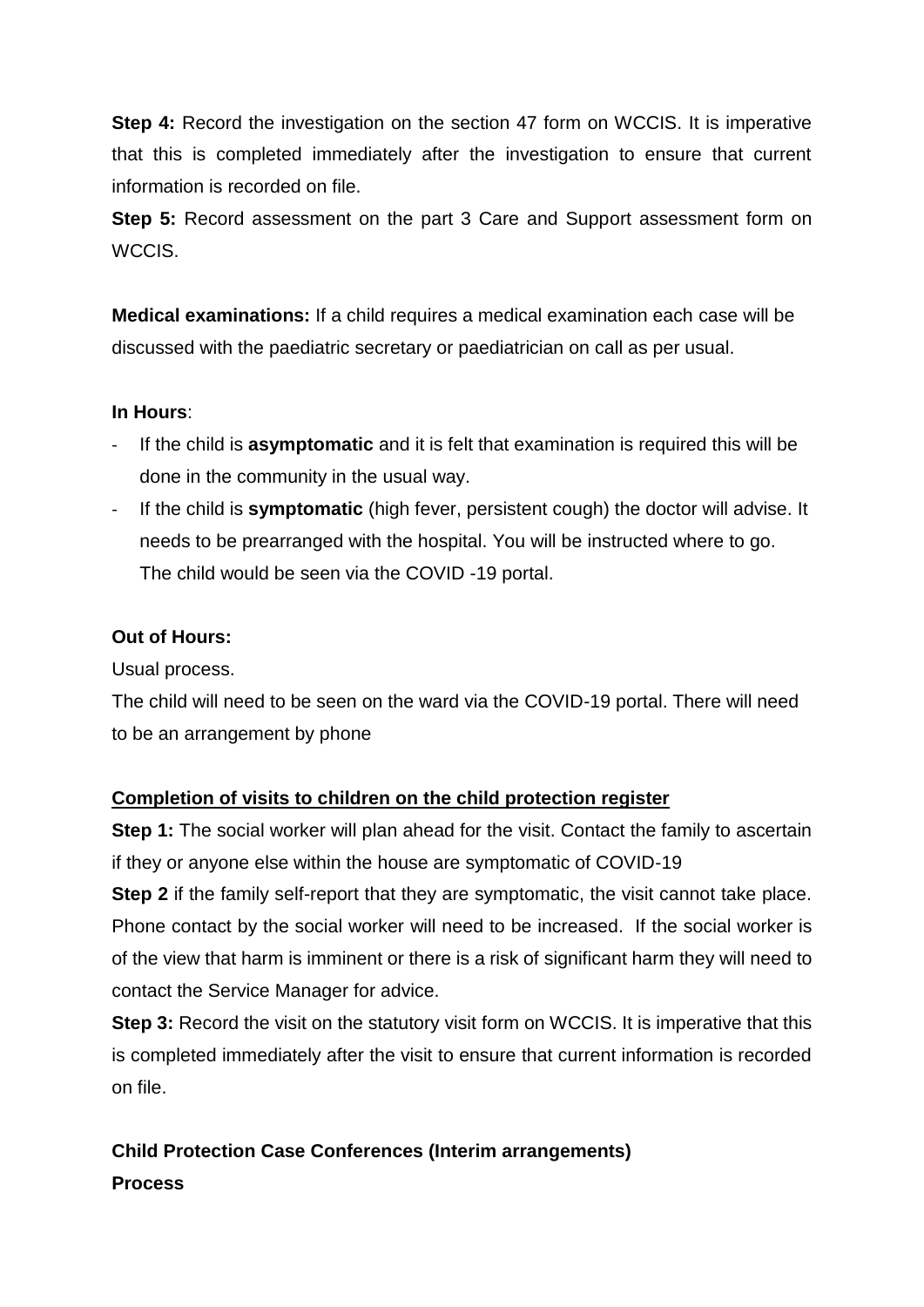- 1. The social worker will carry out the s47 enquiry. If they, in consultation with their Practice Lead, conclude that the threshold for holding a child protection case conference is met they inform Business Support that a decision on temporary registration is required and a temporary child protection plan needs to be put in place.
- 2. Business Support will send out to agencies identified by the social worker as having relevant information to request their written reports. **If asked to provide a report this will be required 24 hours before the date of the "conference". You will also need to have read/talked through your report with the family.**
- **3.** The letter to the agencies will also have the time and date that the Child Protection Chair /Co-ordinator will be considering the matter. **You will be asked for contact details and availability during this time so that the Child Protection Chair /Co-ordinator will be able to contact you should she have any questions/matters of clarity. You will also be asked what your intervention could be with the family should the child's name be placed on the register.**
- 4. These reports will be sent to the invited agencies 24 hours before the date of the conference. Therefore it is essential that the reports are submitted in time.
- 5. Any questions/queries/observations on these reports need to be provided to the Child Protection Chair /Co-ordinator by date and time of the conference.
- 6. The decision will be made by the Child Protection Chair / Co-ordinator or Senior Safeguarding manager (not operationally connected to case) The decision would be based on
	- Examination of available documents, as a minimum the 'Outcome of s47 enquiries' document and 'Social Work Report to Initial Case Conference' and an outline child protection plan
	- Discussion with social worker and Practice Lead
	- Discussion over the phone where possible with the parents/child
	- Examination of other agencies report
	- Legal advice where required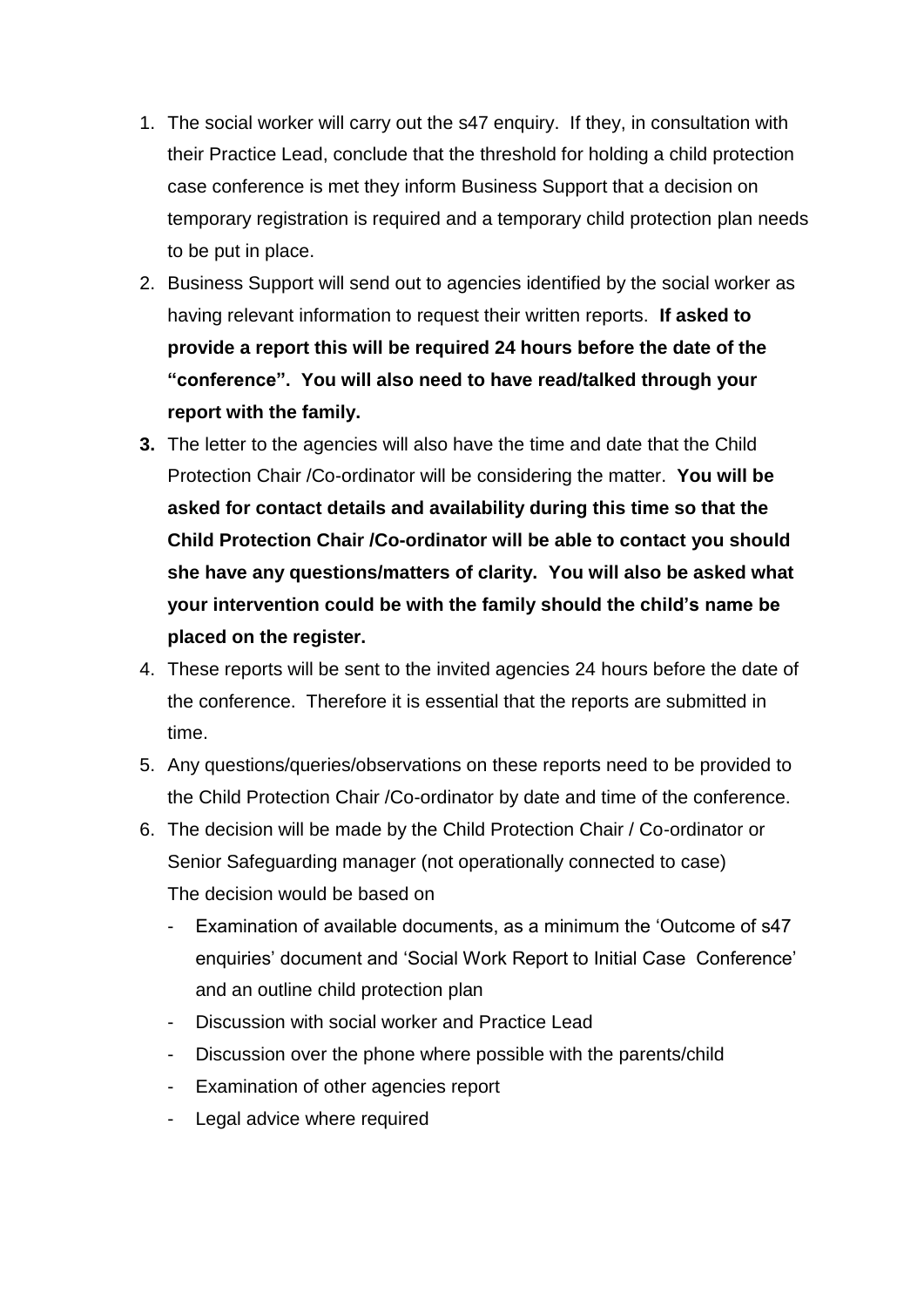- 7. Within 24 hours of the decision made, a record of the decision and the rationale will be sent to the Service Manager (Safeguarding) or the Head of Service: which will be done that same day.
- 8. The Business Support Officer will ensure that the child's name is added to the Child Protection Register if this is the decision made
- 9. On the same day as the decision is quality assured, a record of the decision and the rationale will be sent to and sent to the family, key agencies and business support colleagues by the Child Protection Chair / Co-ordinator. This will include an outline child protection plan.

#### **Senior Manager Oversight**

- 10.Where a child's name is placed on the temporary register and subject to a temporary plan, the case will be reviewed every 6 weeks by a Senior Manager (Operational) to ensure it is still justified in interests of safeguarding, for this imposition to continue without decision making of a Conference. The Business Support Officer will schedule time in the Senior Manager (Operational) diary to undertake this review. Their decision will be made known to the Child Protection Chair / Co-ordinator
- 11.If no longer justified, the proposal to de-register from a Temporary Registration is submitted to the Child Protection Chair / Co-ordinator or Senior Safeguarding manager (not operationally connected to case) who will review the decision and if necessary, trigger an early Review Case Conference.

#### **First Review Case Conference**

- 12.The Local Authority will not make unilateral decisions to remove children's names from the child protection register.
- 13.At 3 months the Child Protection Chair / Co-ordinator or Senior Safeguarding manager (not operationally connected to case) will be provided with reports by the Social Worker and other agencies part of the Core Group/safeguarding plan – (reports presented to Chair as if this was being held as a traditional Case Conference). Child Protection Chair / Co-ordinator or Senior Safeguarding manager will undertake a desktop review and unless all agencies recommend deregistration at this point the child's name remains on the child protection register.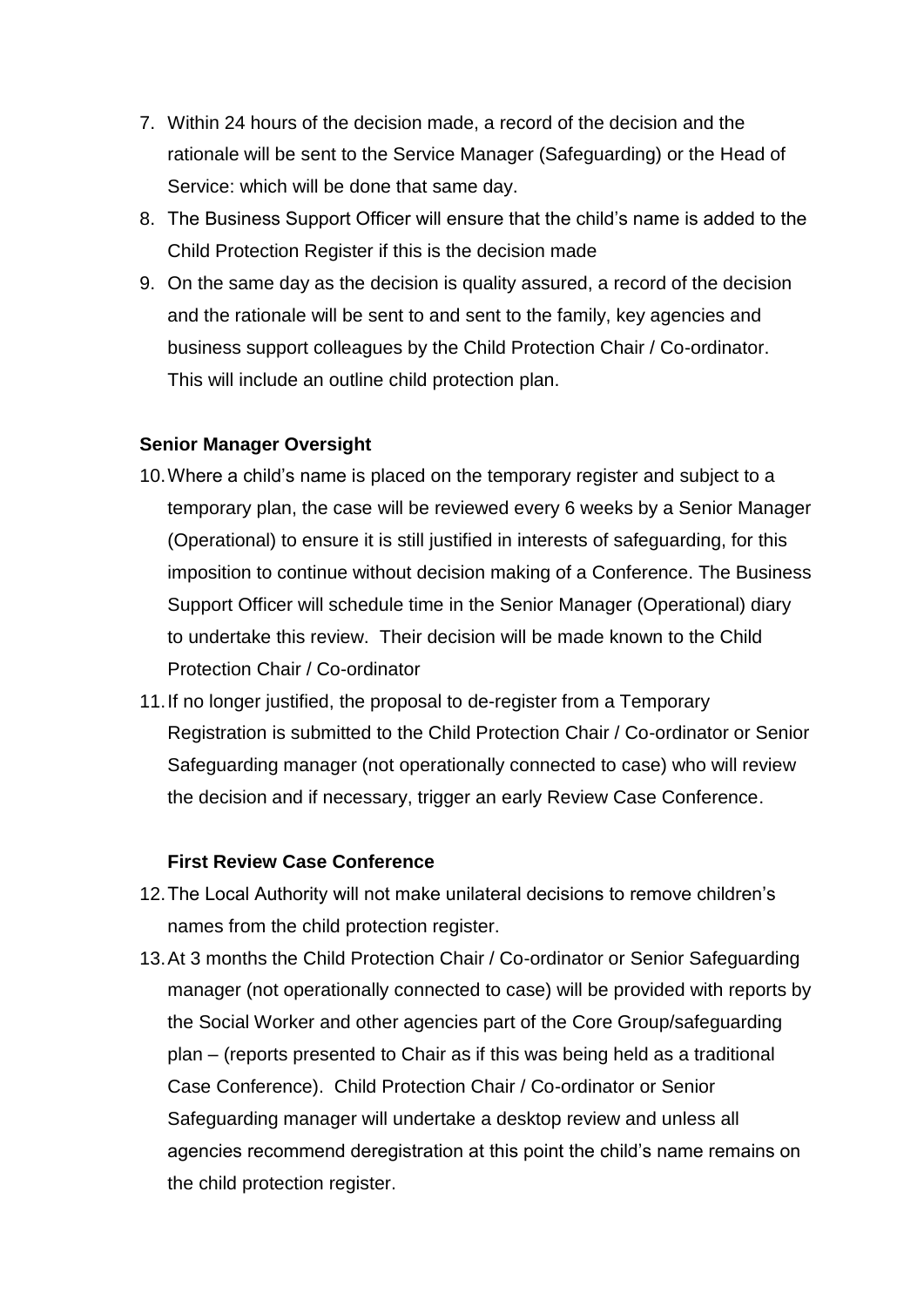- 14.Within 24 hours of the decision made, a record of the desk top review will be made and sent to the family, key agencies and business support colleagues
- 15.Business Support will ensure that the child's name is removed from the Child Protection Register if this is the decision made

#### **Subsequent Reviews**

- 16.The Local Authority will not make unilateral decisions to remove children's names from the child protection register.
- 17.At 6 months the Child Protection Chair / Co-ordinator or Senior Safeguarding manager (not operationally connected to case) will be provided with reports by the Social Worker and other agencies part of the Core Group/safeguarding plan – (reports presented to Chair as if this was being held as a traditional Case Conference). Child Protection Chair / Co-ordinator or Senior Safeguarding manager will undertake a desktop review and unless all agencies recommend deregistration at this point the child's name remains on the child protection register.
- 18.Within 24 hours of the decision made, a record of the desk top review will be made and sent to the family, key agencies and business support colleagues
- 19.Business Support will ensure that the child's name is removed from the Child Protection Register if this is the decision made.

#### **Virtual Case Conferences**

During the period of the current restrictions IOACC have trialled the use of Microsoft Teams as a platform for holding case conferences. The plan is to move to this as the default method during the current period. The decision making in these conferences reverts to the processes contained within the safeguarding procedures.

## **Core Groups (interim arrangements)**

#### **Process**

- 1. Core Groups meetings as actual meetings will cease and replaced by virtual meeting.
- 2. Core Group meetings will be arranged and put in the diary but no one will physically attend.